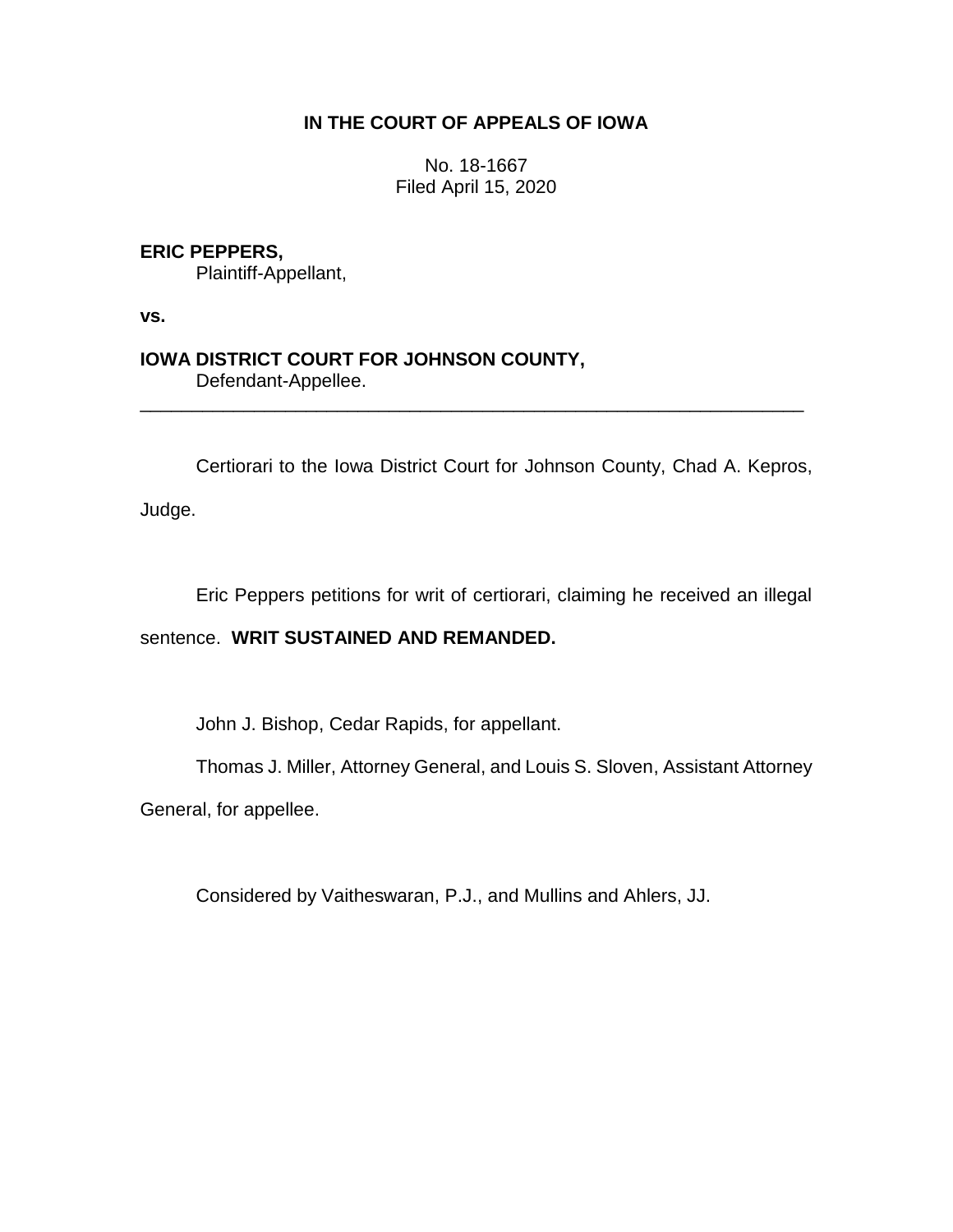### **AHLERS, Judge.**

 $\overline{a}$ 

Eric Peppers petitions for writ of certiorari, claiming he received an illegal sentence.<sup>1</sup> In 2000, he was convicted of sexual abuse in the second degree, domestic abuse assault with a dangerous weapon, and false imprisonment. He was sentenced to terms of incarceration not to exceed twenty-five years, two years, and one year, respectively for each crime, with the sentences to be served concurrently. We affirmed his convictions on direct appeal. *State v. Peppers*, No. 00–283, 2001 WL 810740, at \*5 (Iowa Ct. App. July 18, 2001); *see also Peppers v. State*, No. 16-0715, 2017 WL 1400877, at \*3 (Iowa Ct. App. Apr. 19, 2017); *Peppers v. State*, No. 12–1197, 2013 WL 6116815, at \*2 (Iowa Ct. App. Nov. 20, 2013); *Peppers v. State*, No. 07–0865, 2008 WL 2042504, at \*3 (Iowa Ct. App. May 14, 2008) (affirming the denial of his applications for postconviction relief). In the current case, Peppers filed a pro se motion to correct an illegal sentence, raising fourteen separate grounds. None of the grounds were supported by meaningful factual or legal arguments. Instead, the motion simply listed the grounds.<sup>2</sup> Less than three weeks after the filing of the motion, the district court

- 11) The grounds for which this motion is based upon are as follows
	- a) INEFFECTIVE ASSISTANCE OF COUNSEL
	- b) JUDICIAL MISCONDUCT
	- c) DISCRIMINATION
	- d) CRUEL AND UNUSUAL PUNISHMENT
	- e) OFFICIAL MISCONDUCT
	- f) MALICIOUS PROSECUTION
	- g) COERCION
	- h) THREATS AND INTIMIDATION
	- i) RUSHE [sic] TO JUDGEMENT
	- j) RULING IS CONTRARY TO LAW AND EVIDENCE

<sup>&</sup>lt;sup>1</sup> Peppers filed a "notice of appeal" from the district court. By order of our supreme court, all files in this matter are considered as a petition for writ of certiorari.  $2$  The paragraph of Peppers's motion at issue reads: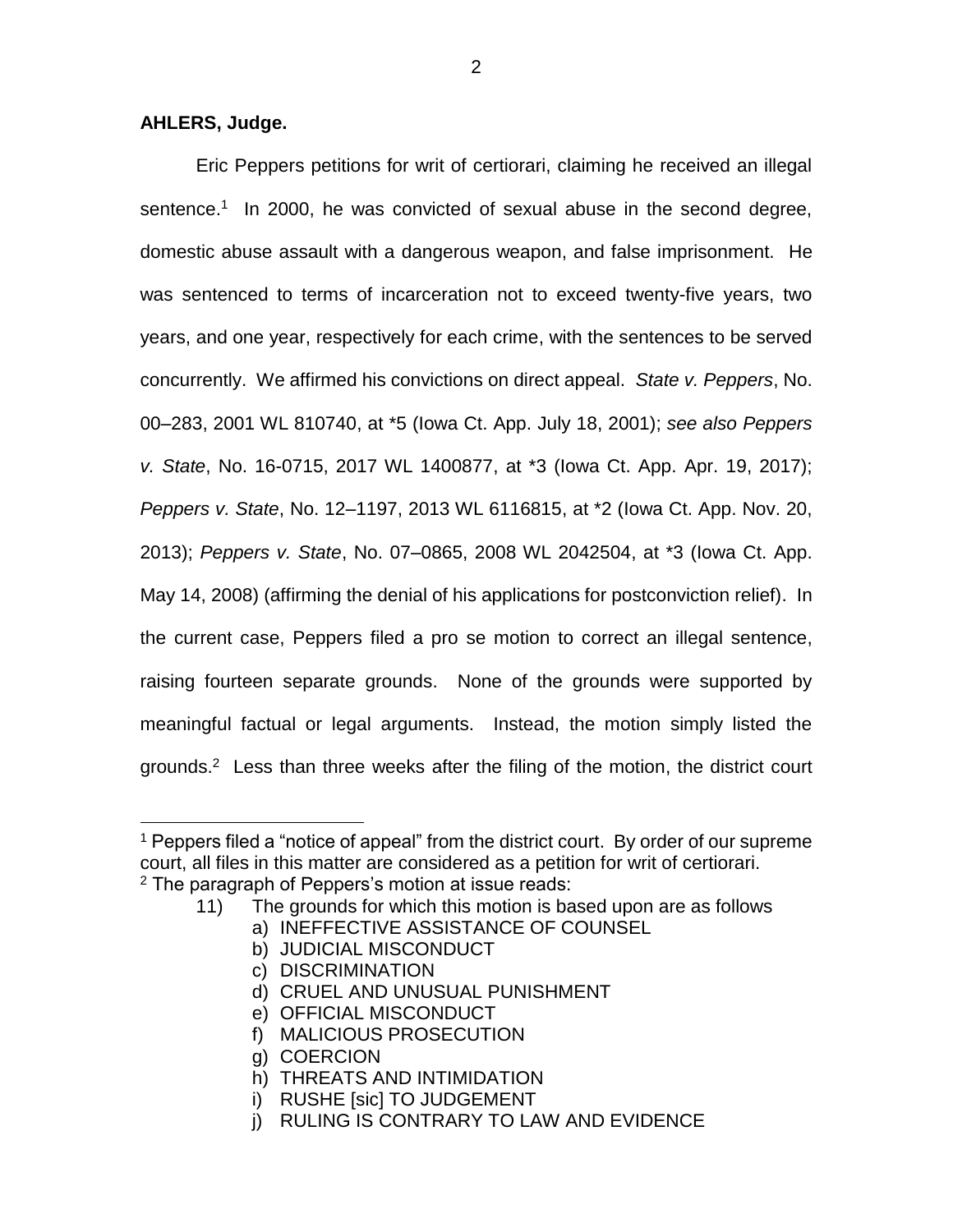summarily denied it without hearing or additional filings, stating it "has reviewed the motion and finds that it should be and is DENIED."

Peppers now challenges the summary denial of his pro se motion to correct an illegal sentence. "[T]he purpose of allowing review of an illegal sentence is 'to permit correction at any time of an illegal *sentence*, not to re-examine errors occurring at the trial or other proceedings prior to the imposition of the sentence.'" *State v. Bruegger*, 773 N.W.2d 862, 871–72 (Iowa 2009) (quoting *Hill v. United States*, 368 U.S. 424, 430 (1962)); *see also Goodwin v. Iowa Dist. Ct.*, 936 N.W.2d 634, 644 (Iowa 2019) (same). "We may correct an illegal sentence at any time, but our review of the district court's sentence is limited to errors at law. *State v. Parker*, 747 N.W.2d 196, 203 (Iowa 2008) (citations omitted).

In support of his challenge, Peppers cites *Jefferson v. Iowa District Court*, which recognized Iowa Rule of Criminal Procedure 2.28(1) "affords a right to counsel on a motion to correct an illegal sentence." 926 N.W.2d 519, 525 (Iowa 2019). Peppers argues the district court violated this right by summarily denying his pro se motion. In fairness to the district court, Peppers's motion and the order denying the motion were both filed before *Jefferson* was issued, so the district court did not have the benefit of that decision when it ruled. Thus, we must first decide whether *Jefferson* applies retroactively before addressing Peppers's challenge on its merits.

 $\overline{a}$ 

k) ABUSE OF DISCRETION

l) RACIAL BIAS

m) PREJUDICE

n) DENAIL [sic] OF DUE PROCESS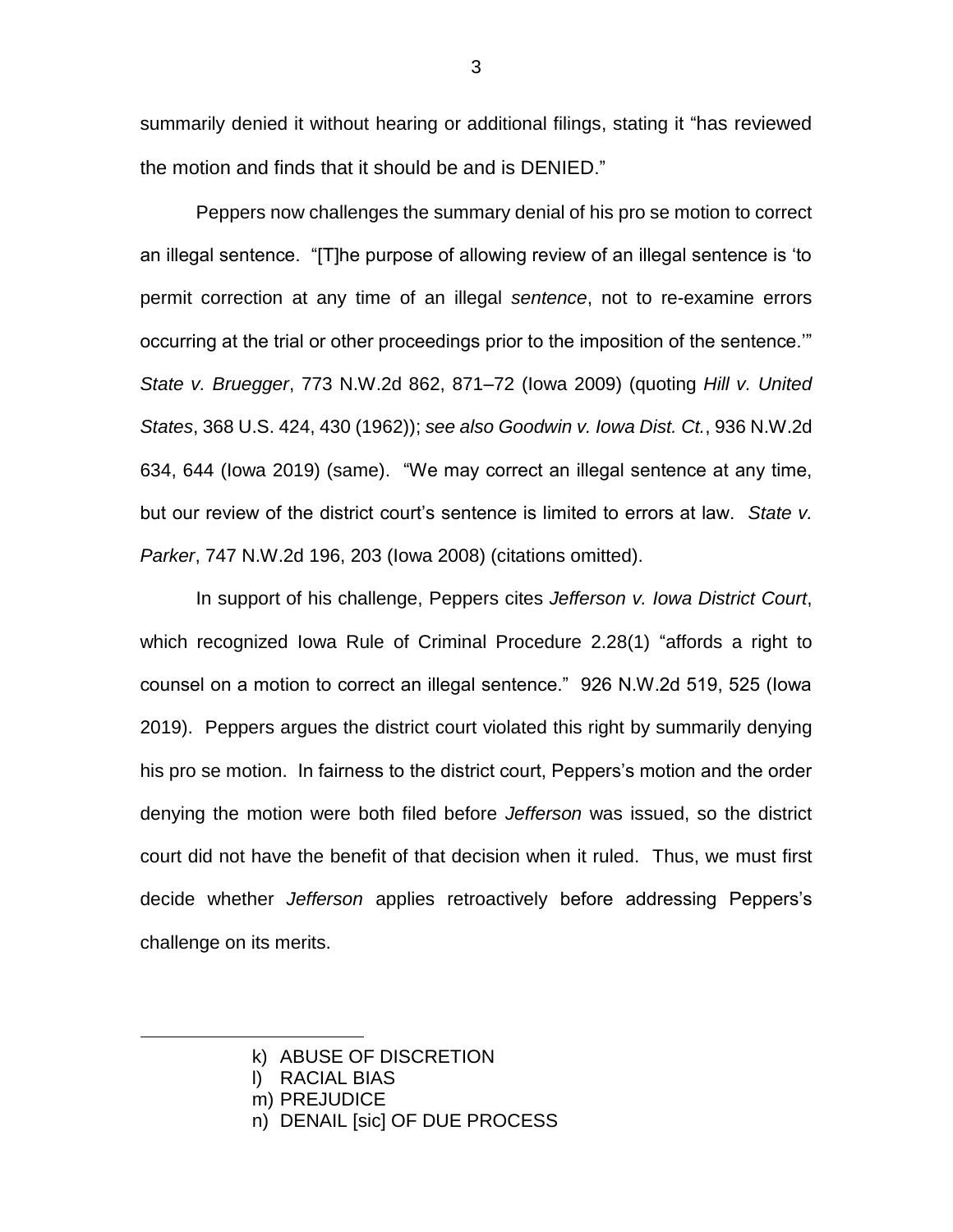To determine whether a rule announced by the supreme court is applied retroactively, the task is to determine whether the new rule is substantive or procedural. This determination controls whether the rule is applied prospectively only or retroactively as well. Making this determination is complicated by the fact that rules of retroactive application depend on context. For example, when a new rule is set by statute, if the rule is substantive, it applies prospectively only (with exceptions); if it is procedural, it applies retroactively as well. *See, e.g.*, *Anderson Financial Services, LLC v. Miller*, 769 N.W.2d 575, 579 (Iowa 2009). However, when a new rule is set by supreme court decision, if the rule is substantive, it generally applies retroactively; if it is procedural, it applies prospectively only (with exceptions). *See, e.g.*, *Schriro v. Summerlin*, 542 U.S. 348, 351–52 (2004). Here, we have a hybrid situation in that we have a rule of criminal procedure at issue, which is interpreted in the same manner as a statute. *See State v. Mootz*, 808 N.W.2d 207, 221 (Iowa 2012) (holding "Iowa court rules have the force and effect of law," and therefore the rules are interpreted in the same manner as statutes). Rule 2.28(1) is not new in that it was in effect and had been in effect for quite some time when the district court made its ruling in this case. It is not the adoption of rule 2.28(1) that created the "new rule" announced by *Jefferson*. Rather, it was *Jefferson*'s interpretation of the existing rule of criminal procedure that created the "new rule" at issue (i.e., the rule that a defendant filing a motion to correct an illegal sentence has the right to counsel pursuant to Iowa Rule of Criminal Procedure  $2.28(1)$ ).

Substantive rules "apply retroactively because they 'necessarily carry a significant risk that a defendant stands convicted of an act that the law does not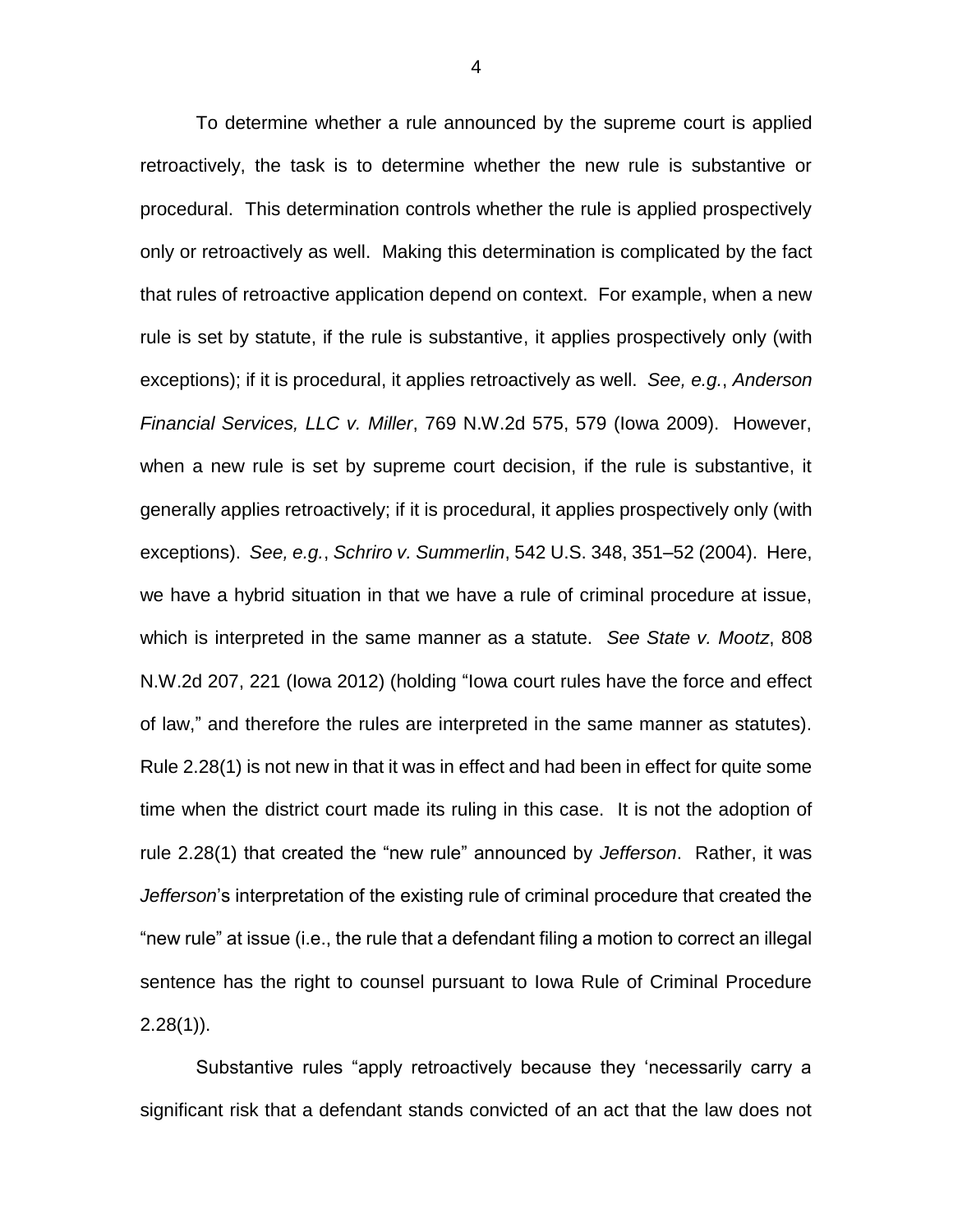make criminal or faces a punishment that the law cannot impose.'" *Thongvanh v. State*, 938 N.W.2d 2, 11 (Iowa 2020) (quoting *Schriro*, 542 U.S. at 352)). Conversely, procedural rules have a "more attenuated" connection to innocence. *Id*. While *Jefferson* recognized a right to counsel under rule 2.28(1), it also acknowledged "serious constitutional problems" could result from denying indigent defenders counsel during a motion to correct an illegal sentence. 926 N.W.2d at 524–25. Accordingly, we find the rule announced in *Jefferson* is needed to address "a significant risk" of wrongful conviction or sentencing during the criminal proceeding, and we analyze this rule as a new substantive rule set by supreme court decision.

The ruling in *Jefferson* only clarified an ambiguity as to the scope of rule 2.28(1); it did not otherwise create a new rule. *Id*. at 524 (finding rule 2.28(1) "is ambiguous," and resolving that ambiguity by determining a defendant has the right to counsel with respect to a motion to correct an illegal sentence). Where a court announces a new rule of substantive law that simply "clarifies" ambiguities in existing law, federal due process requires the decision to be retroactively applied to all cases. *Nguyen v. State*, 878 N.W.2d 744, 755 (Iowa 2016). Since *Jefferson* merely clarified an ambiguity in an existing law (i.e., rule 2.28(1)), we conclude the rule announced in *Jefferson* applies retroactively and we are free to address the merits of the challenge made by Peppers.

Turning to the merits, Peppers acknowledges he "did not specifically request the assistance of court appointed counsel" before the district court. On the other hand, there is nothing in the record suggesting Peppers was advised of his right to counsel regarding his motion. When a pro se defendant is entitled to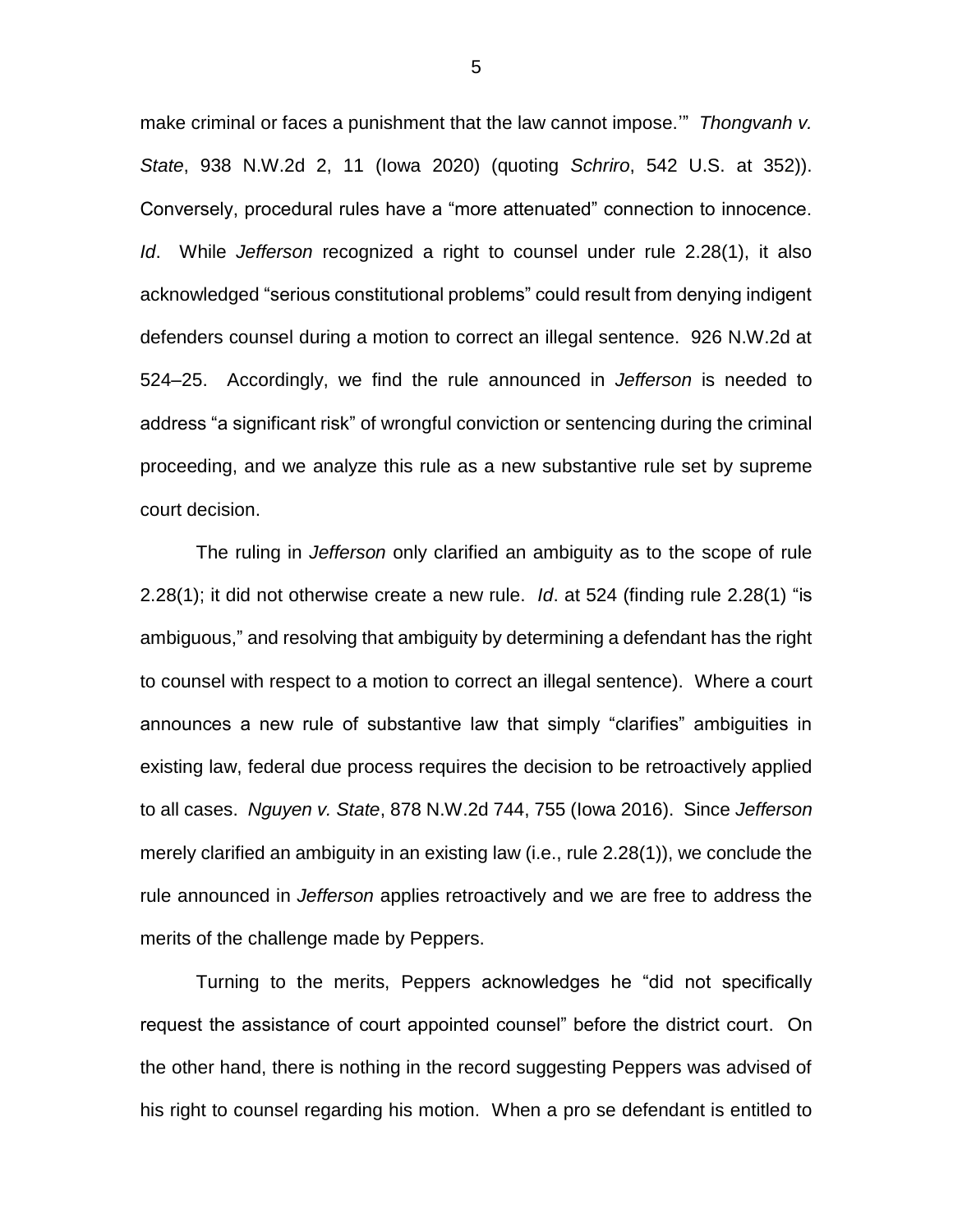counsel, the "trial court has an absolute duty to" ensure the defendant voluntarily, knowingly, and intelligently waived counsel before continuing. *State v. Stephenson*, 608 N.W.2d 778, 782 (Iowa 2000). This includes the court's obligation to inform the defendant of the defendant's right to counsel. *In re Det. of Mead*, 790 N.W.2d 104, 109 (Iowa 2010) ("Implicit in a right to counsel is the right to be informed of that right."); *State v. Hindman*, 441 N.W.2d 770, 772 (Iowa 1989). "The information a defendant needs to waive counsel intelligently depends on the particular facts and circumstances surrounding each case." *State v. Majeres*, 722 N.W.2d 179, 182 (Iowa 2006). Here, the record contains no indication Peppers was informed of his right to counsel or that Peppers voluntarily, knowingly, and intelligently waived his right to counsel. Since *Jefferson* had not been decided at the time Peppers filed his motion and the district court ruled upon it, these omissions are not surprising as none of the participants in the process, including the prosecutor and the district court, would have been aware of their obligations in this regard. Therefore, our decision is not meant as a criticism of the district court or anyone else. However, now that *Jefferson* has been decided, we are obligated to enforce its mandates.

Due to the fact *Jefferson* makes it clear Peppers had the right to counsel in this context, it was the State's burden to prove a valid waiver of that right. *See Stephenson*, 608 N.W.2d at 782 ("[T]he burden of proving a valid waiver [of counsel] lies with the State."). The State's claim that "the lack of record material about Peppers's eligibility for appointed counsel is a result of his own failure to make that request" turns the duty to inform a defendant of the right to counsel and to ensure a proper waiver of that right on its head. Because the right to counsel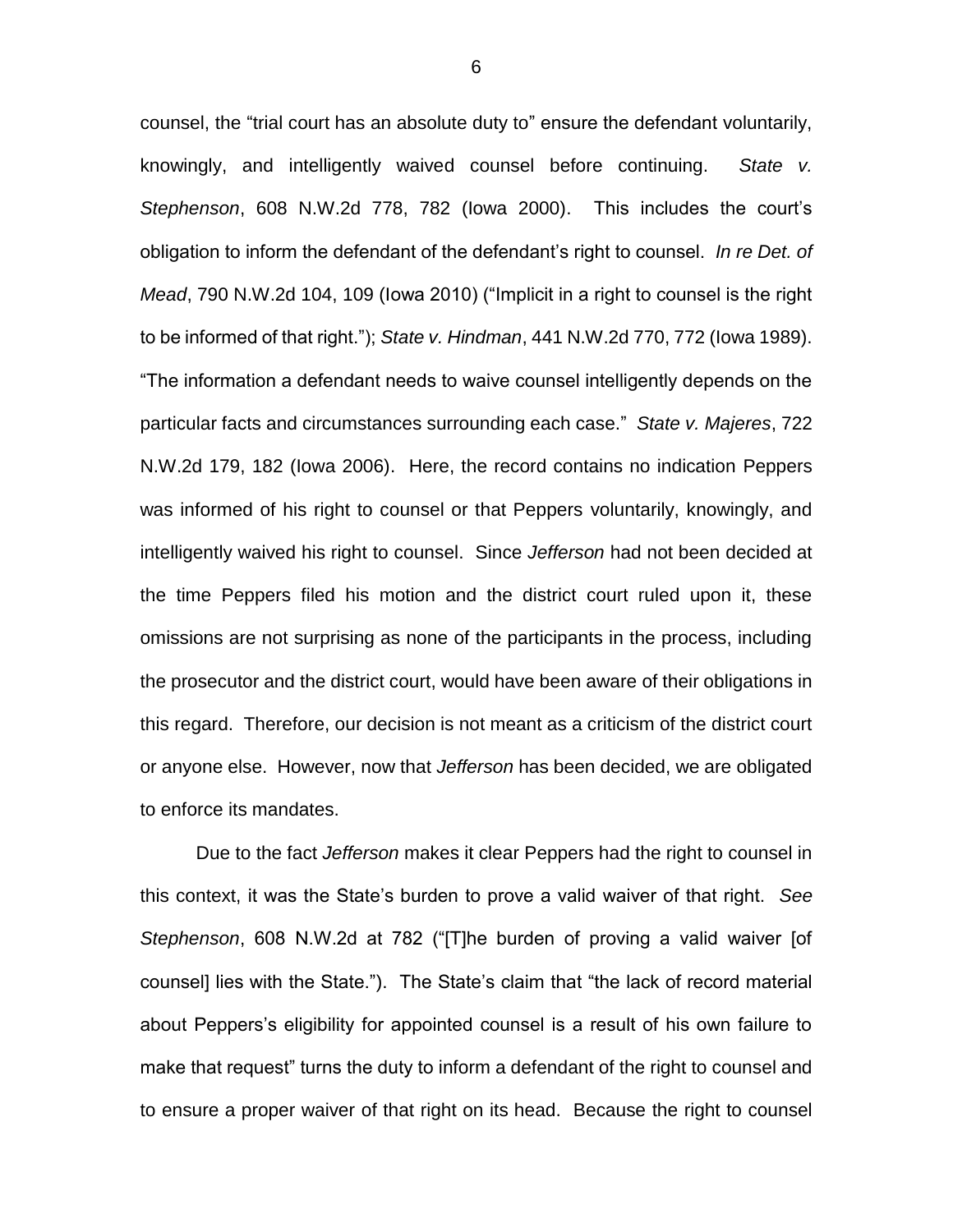attached to Peppers's motion to correct an illegal sentence, the court erred in denying his pro se motion without first informing Peppers of his right to counsel, including his right to appointed counsel upon request and verification of indigency, and obtaining a valid waiver of his right to counsel.

Nevertheless, the State argues Peppers had no right to counsel because he did not provide any basis for the court to find a true illegality in his sentence. *See Jefferson*, 926 N.W.2d at 525 (stating the court need not appoint counsel when a motion only challenges the underlying conviction and does not otherwise seek to correct an illegality in the sentence). The State asserts that, of the fourteen grounds raised in Peppers's motion, only "cruel and unusual punishment" is based on the claim of an illegal sentence, but Peppers never developed or supported this ground and he appears to have abandoned it on appeal. Considering Peppers's self-represented status and the denial of his motion without a hearing, it is not surprising that his motion is underdeveloped. While it remains to be seen whether his motion has merit, he is entitled to counsel if desired and counsel may then withdraw if it becomes clear no basis exists to assert a claim of an illegal sentence. *See id*.

Finally, the State argues any error resulting from the denial of Peppers's motion was harmless. At first glance, this argument appears to have some merit. After all, since an illegal sentence can be challenged at any time, Peppers can file a new motion at any time and ask for counsel in conjunction with that filing. He did not even need to wait for resolution of this certiorari proceeding to do so. In spite of the surface-level attractiveness of the State's argument, however, it ignores our precedent, which holds that harmless-error analysis does not apply when a

7